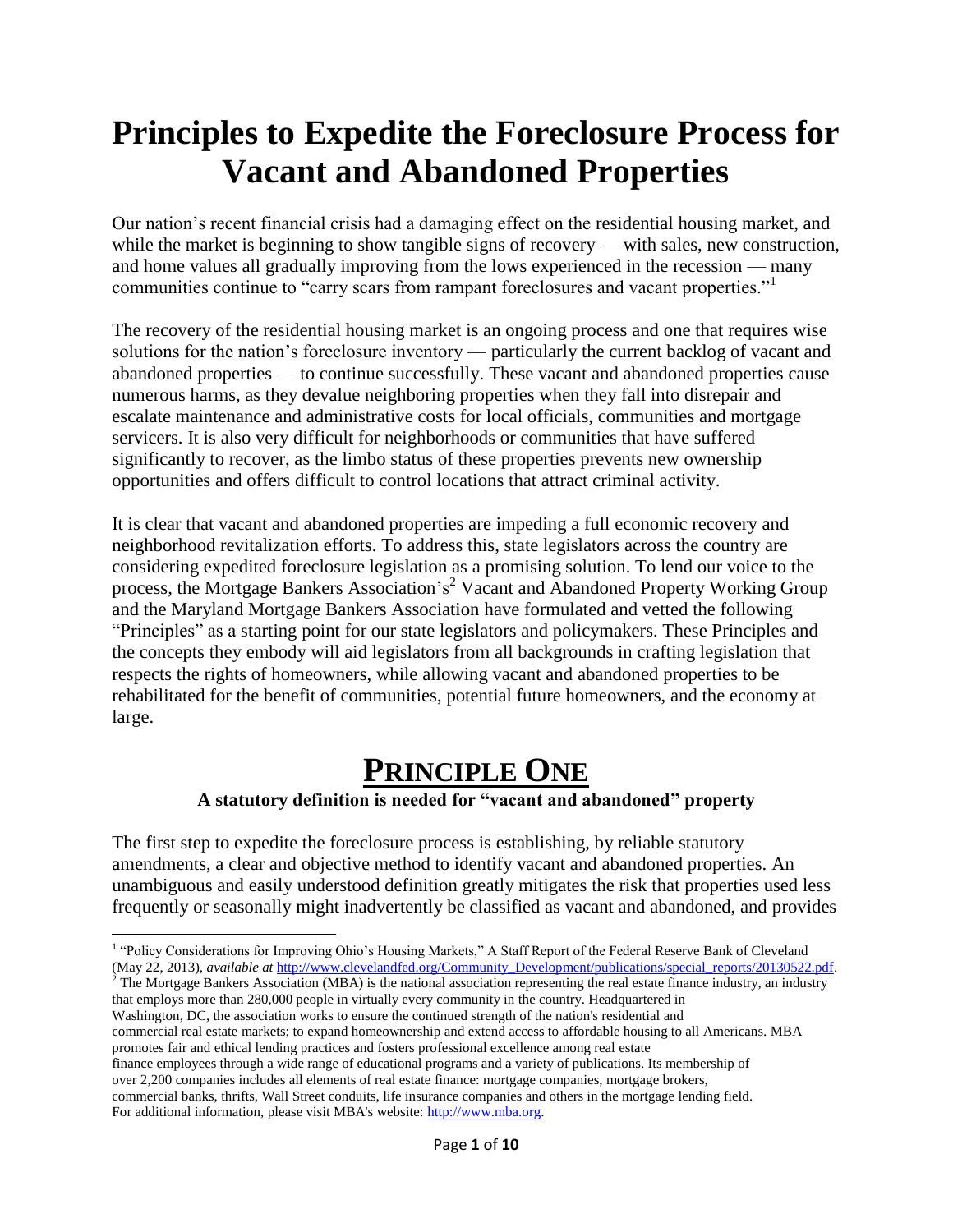necessary protection from possible challenges for those seeking to utilize an expedited foreclosure process.

The following language is suggested as a starting point for a legislative draft; it may not be practical to incorporate it into statute verbatim:

- **I.** Residential mortgaged property shall be presumed vacant and abandoned if (a) or (b) apply, but not if  $(c)$  or  $(d)$  apply:
- **(a)** At least one of the following conditions exists:
	- **(1)** A government agency or actor on their behalf, or a court of competent jurisdiction, has determined that the property is abandoned;
	- **(2)** A written and signed statement issued by the property's mortgagor expresses their clear intent, and the intent of all interested parties, to abandon the property; or
	- **(3)** A government agency or actor on their behalf, or a court of competent jurisdiction, has issued an order or finding declaring the property unfit for occupancy, or constituting a serious threat to the health, welfare or safety of adjoining properties, adjacent properties and/or the public at large.
- **(b)** At least two of the following conditions exist:
	- **(1)** Multiple windows, doors and/or entrances on the property are boarded up, unhinged, closed off, smashed in, or are continuously unlocked;
	- **(2)** The residential property has been stripped of copper and/or other metals;
	- **(3)** Interior furnishings, personal items, appliances and/or fixtures have been removed from the property; interior furnishings shall include window treatments, such as blinds, curtains or shutters;
	- **(4)** Utility services (gas, electric, and/or water) have been terminated to the property, or are established in the name of the mortgage servicer or an actor on their behalf to preserve the property;
	- **(5)** Newspapers, circulars, flyers and/or mail have accumulated on the property, or the United States Postal Service has discontinued delivery to the property;
	- **(6)** Rubbish, trash, debris, neglected vegetation and/or natural overgrowth has accumulated on the property;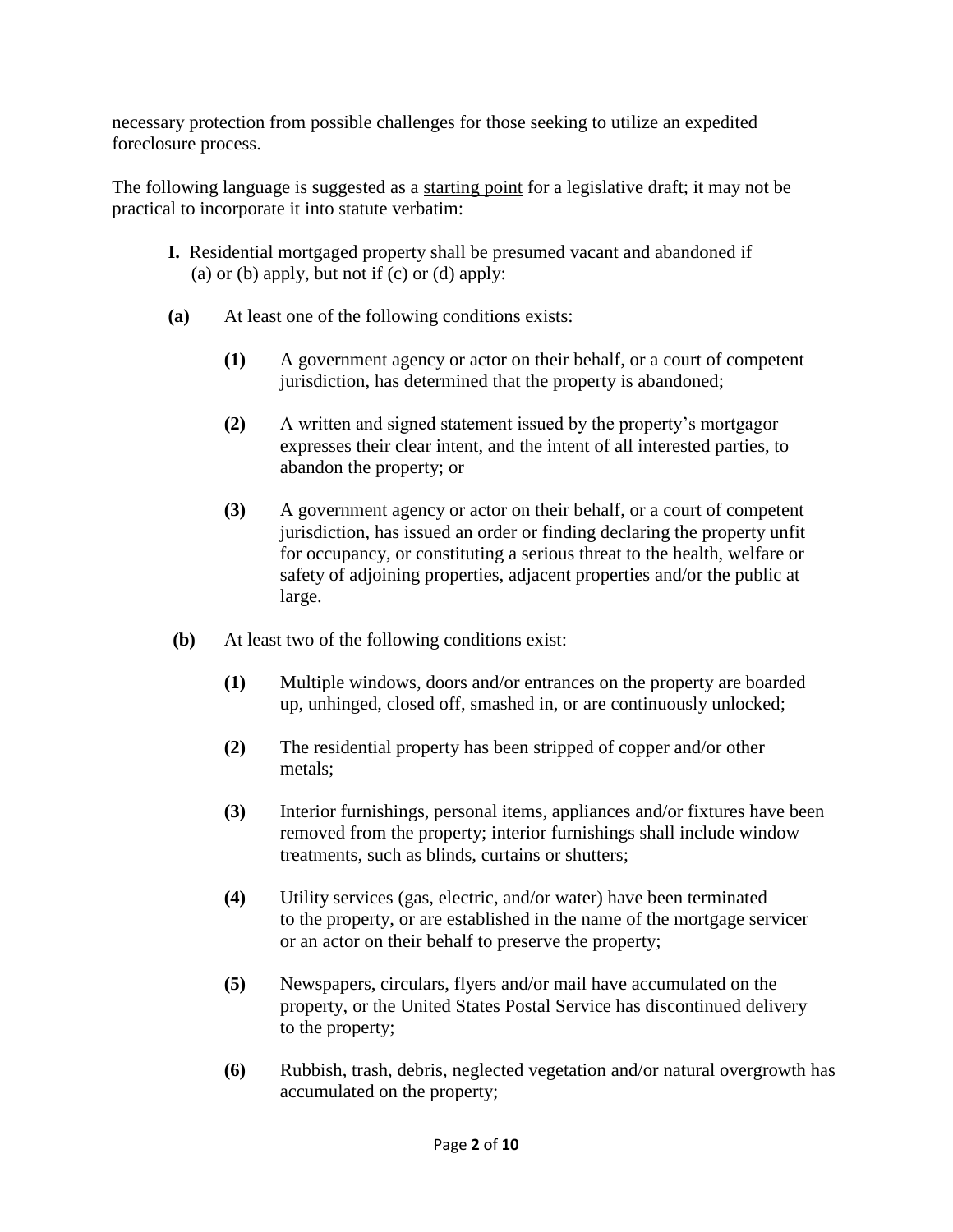- **(7)** Multiple municipal building and/or housing code violations exist for the property, which have been documented as being uncorrected during the preceding year;
- **(8)** Written and signed statements have been issued by the property's adjoining neighbors, adjacent neighbors, delivery persons and/or [insert an applicable government official], indicating that the property is abandoned;
- **(9)** Hazardous, noxious and/or unhealthy substances or materials have accumulated on the property; or
- **(10)** There exists other credible evidence indicating the intent of the mortgagor to vacate and abandon the property.
- **(c)** The residential property is the subject of a probate action, action to quiet title, or other litigation where its ownership is contested.
- **(d)** The residential property consists of an unoccupied building that is undergoing construction, renovation, or rehabilitation, and the building is in compliance with all applicable permitting requirements, regulations and statutes.

Thus, a high level of protection is afforded to the homeowner by this model language. Properties that are under construction or have contested ownership being litigated are automatically excluded, and two avenues for a property to meet the definition of vacant and abandoned exist through a credible attestation (Subsection a) or the evidential presence of two or more verifiable conditions (Subsection b). Moreover, until appropriately confirmed, a property's vacant and abandoned status is merely what the model language suggests — a presumption. And once this status is confirmed, additional evidence and processes (*e.g.* verification that the homeowner is in default on the mortgage loan) will also be necessary to secure a foreclosure determination. These aspects are detailed in Principles II and III.

### **PRINCIPLE TWO**

#### **Once a property is considered vacant and abandoned in a judicial foreclosure jurisdiction, an efficient court procedure should be available to make a determination of this status, one that then allows a foreclosure to take place in a truly expedited manner**

Through the creation of a statutory definition of vacant and abandoned property in Principle One, the party seeking to foreclose may begin building its case that a residential property fits this definition. Equally as important, there must also be a method for courts in judicial foreclosure jurisdictions to declare it vacant and abandoned — and then allow for an expedited foreclosure process to take place. Principle Two aims to address this by incorporating starting points for model language, along with suggestions and thoughts to consider when drafting legislation. As a top level priority, any legislation that is produced must balance a multitude of interests, ensuring that due process protections are firmly in place for homeowners and that sensible procedures are available to the party seeking to utilize the expedited foreclosure process.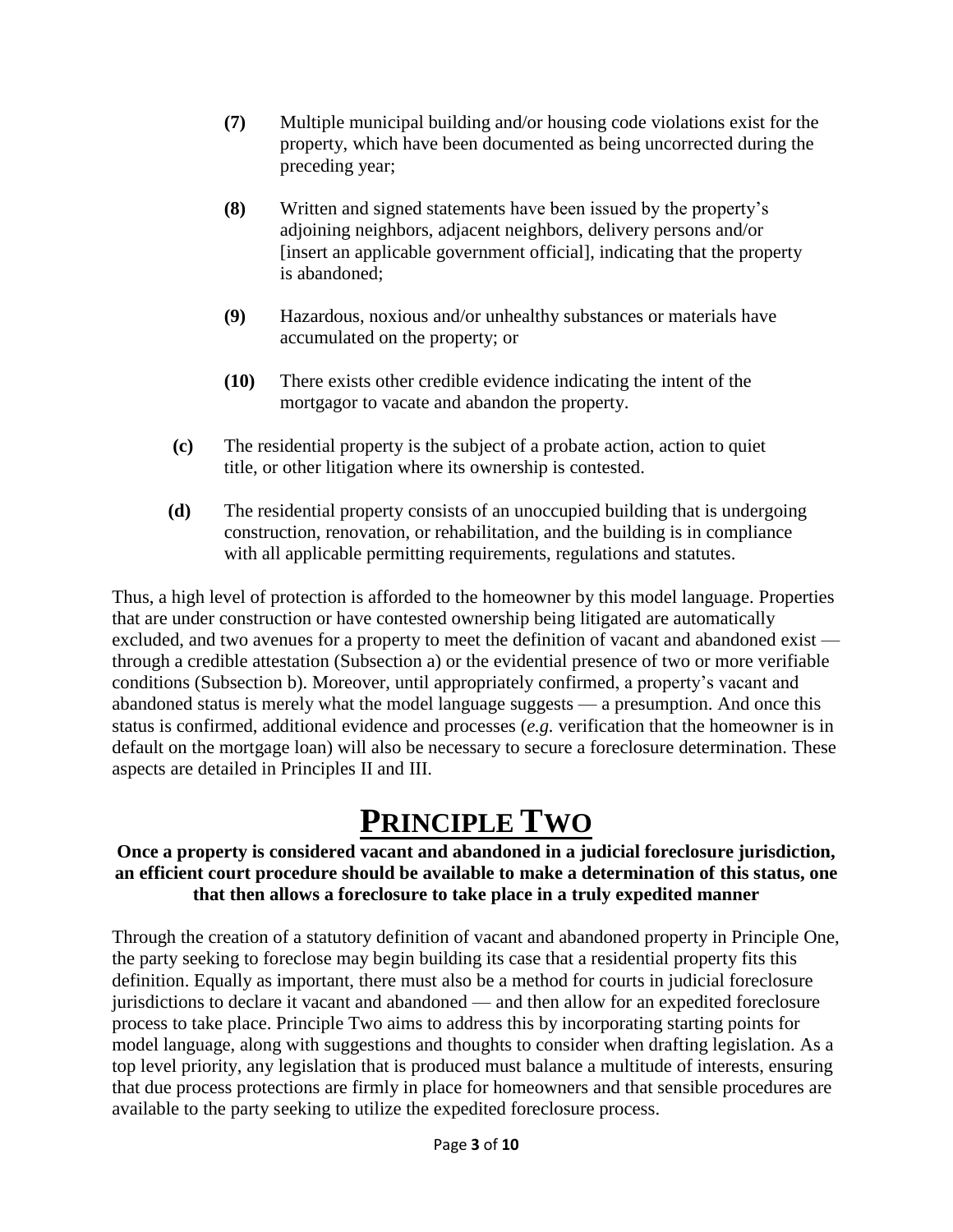#### **An Efficient Court Procedure Should Operate Separately from the Current Foreclosure System:**

An overarching point about vacant and abandoned property must be stressed from the start even if a court holds that a property is vacant and abandoned by motion under a judicial foreclosure system, this does not automatically constitute a completed foreclosure claim, allowing for judgment and sale. In actuality, vacant and abandoned properties still have to undergo the state's statutory procedures for determining a foreclosure, including its noticing standards and timing requirements. These judicial procedures make foreclosure determinations lengthy endeavors, and there are few compelling reasons for requiring vacant and abandoned properties to undergo this — given the homeowner's absence and the property's troublesome effects on the surrounding community.

It is true that a vacancy and abandonment motion, conducted concurrently or shortly after a foreclosure judgment is rendered, could be designed to improve the property's sale timeline or reduce any applicable redemption period, possibly expediting the process at large by a few months. However, we believe there is a method that will make a larger improvement: a "special statutory proceeding" should be established through legislation for the consideration of vacant and abandoned properties, which would operate separately from the state's Civil Procedure Rules that govern general foreclosure.

The solution would leave all Civil Procedure Rules unchanged, able to continue overseeing general foreclosure claims, but would recognize the need for expedited action on these empty, stagnant homes by allowing for more logical due process timelines and requirements to be implemented.

### **Proper Notice Provisions are Needed for the Vacancy and Abandonment Motion:**

Importantly, the filing of a motion to determine vacancy and abandonment should be the action that statutorily triggers use of this "special statutory proceeding." With the state Civil Procedure Rules no longer controlling by design of legislation, this bill draft must also include noticing provisions to ensure that Constitutional requirements are incorporated in the process.

The following language is suggested as a starting point for a legislative draft; it may not be practical to incorporate it into statute verbatim:

- **II.** If a residential first mortgage loan is secured by residential property containing four or fewer dwelling units that is presumed to be vacant and abandoned pursuant to Section I, the party seeking to foreclose on the mortgage loan may move for a determination that the residential property is vacant and abandoned before a court of competent jurisdiction.
- **(a)** The moving party shall promptly send to the last known address of each known homeowner, obligor, and mortgagor a notice that contains the following:
	- **(1)** A copy of all documents in support of the motion for vacancy and abandonment, pursuant to Section I and demonstrated by photographic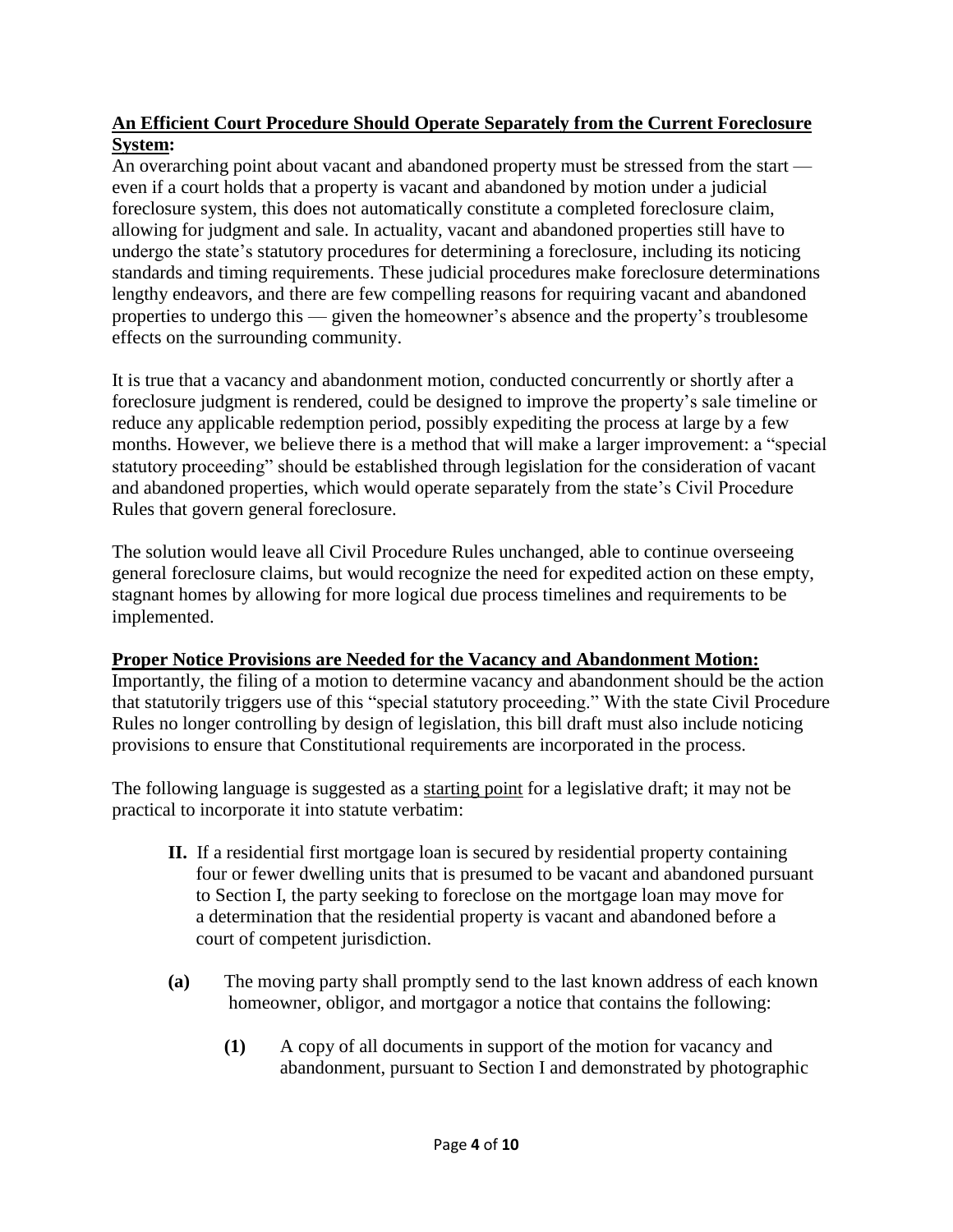or other documentary evidence, which shall be promptly submitted to the court as evidence;

- **(2)** A description of the consequences that may follow from a vacant and abandoned determination, including the possibility of a contemporaneous foreclosure hearing following a determination that the residential property is vacant and abandoned; and
- **(3)** A statement that the homeowner, obligor, or mortgagor may contact [insert appropriate court contact] to obtain further information, or to object on record to the requested determination of vacancy and abandonment, which shall be admissible as evidence at the hearing.

### **A Hearing is Needed to Consider Evidence for the Vacancy and Abandonment Motion:**

Any legislation drafted must include a hearing, to ensure that anyone lawfully allowed to challenge the vacancy and abandonment motion may do so. To ensure fairness and court efficiency, the model language below provides that denial of a vacancy and abandonment motion does not preclude the property from being subject to a general foreclosure claim — whether currently in progress or to be brought in the future. Even if a property cannot be labeled vacant and abandoned, it should not necessarily be exempted from a general foreclosure claim. Also, we drafted a hearing timeframe that we believe is expeditious, yet realistic.

The following language, building on the Section II draft above, is suggested as a starting point for legislation; it may not be practical to incorporate it into statute verbatim:

- **(b)** When a motion for vacancy and abandonment is filed under Section II, the court shall schedule a hearing on the motion, to be held not less than 15 and not more than 25 calendar days after a notice of the hearing is promptly sent by the court to all interested parties.
	- **(1)** If the court determines the residential property is vacant and abandoned by a preponderance of the evidence, a declaratory judgment shall be rendered by the court in favor of the moving party's motion for vacancy and abandonment.
	- **(2)** If the court determines the residential property is not vacant and abandoned, the motion for vacancy and abandonment shall be denied; this denial shall not preclude the property from being the subject of a concurrent or future foreclosure claim under [insert applicable state statute for general foreclosure claims].

### **At the Hearing, Other Foreclosure Requirements Should be Immediately Addressed Upon A Determination of Vacancy and Abandonment:**

Again, even if a court determines a property is vacant and abandoned under a judicial foreclosure system, this does not automatically constitute a completed foreclosure claim. This remains true even under the "special statutory proceeding" we suggest, as other determinations must still be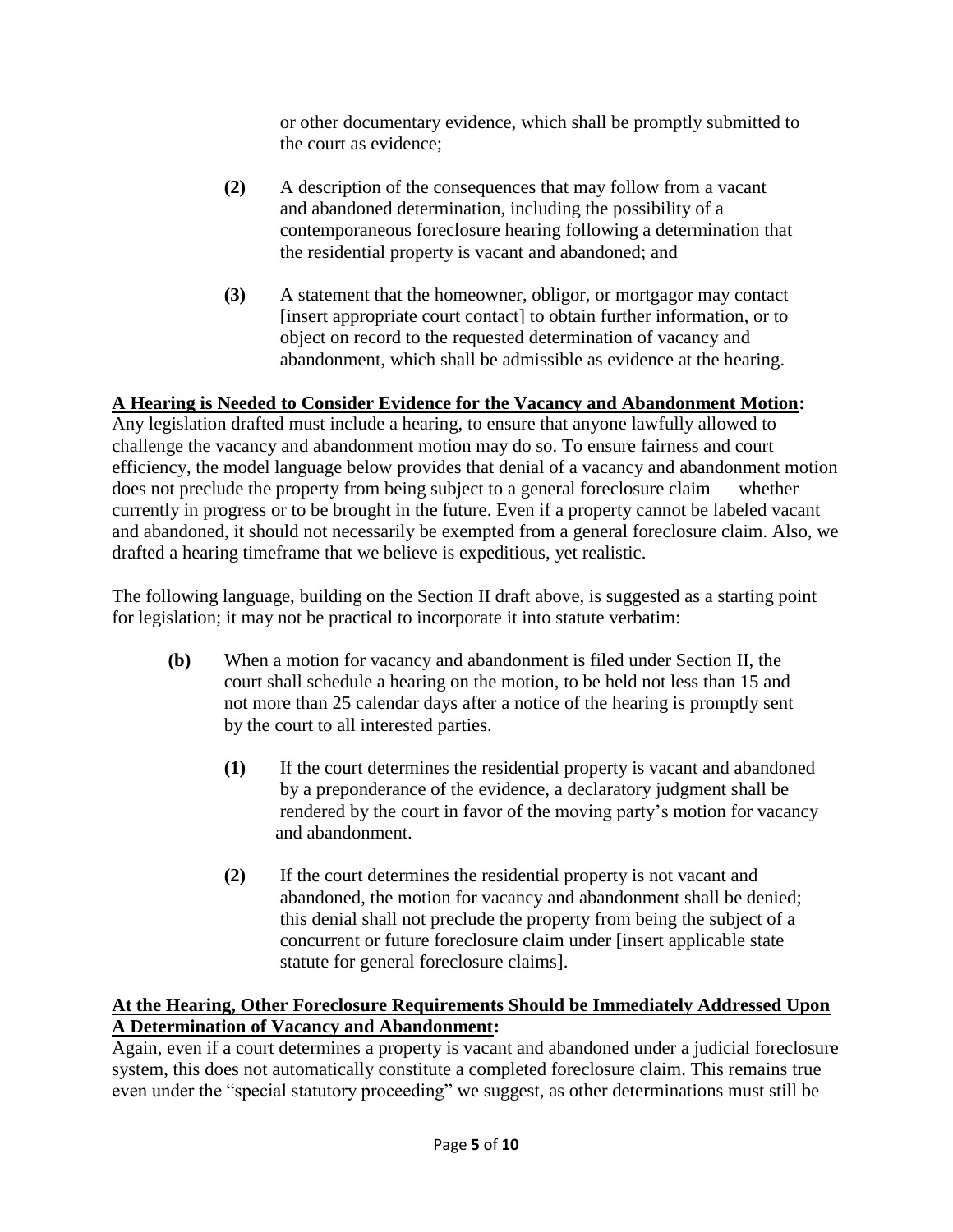made in line with Constitutional protections — namely whether the party seeking foreclosure has standing to foreclose, whether the mortgagor is in default on the property's mortgage loan, and whether the totality of this foreclosure claim should merit a judgment of foreclosure from the court.

Importantly, this new "proceeding" will also allow for modification of the process and timelines for these foreclosure determinations when vacant and abandoned properties are at stake. As alluded to in Section II (a) (2) above, we believe that these additional determinations should be made immediately after a court finds a property to be vacant and abandoned, in the same hearing. By combining all necessary motions into one hearing and requiring each of them to be individually granted in order to continue forward with the expedited foreclosure claim, efficiency is promoted without removing important homeowner protections.

Thus, legislative language should be drafted to create this new, combined procedure. More specifically, once a property is found to be vacant and abandoned by the court, proof of legal standing by the party seeking to foreclose will need to be evidenced. If the evidence is sufficient for the court, the party will next have to prove the mortgagor's default on the mortgage loan, and if the evidence is sufficient the court could then render a judgment of foreclosure for the claim. Please note, for these determinations it may be practical to utilize existing understandings of the definitions for "default" and "standing" that are already in use for general foreclosure claims.

The following diagram outlines our suggested one-day, single-hearing foreclosure complaint process for vacant and abandoned properties:



Moreover, it will be necessary to add requirements to the notice provisions drafted above in Section II (a) — to require that copies of the motion for standing, the motion for default, and the motion for judgment of foreclosure also be sent to every known homeowner, obligor, and mortgagor, along with any related materials the legislature deems necessary to provide in protection of the homeowner's rights. And it may be needed for Section II (a) (2) to more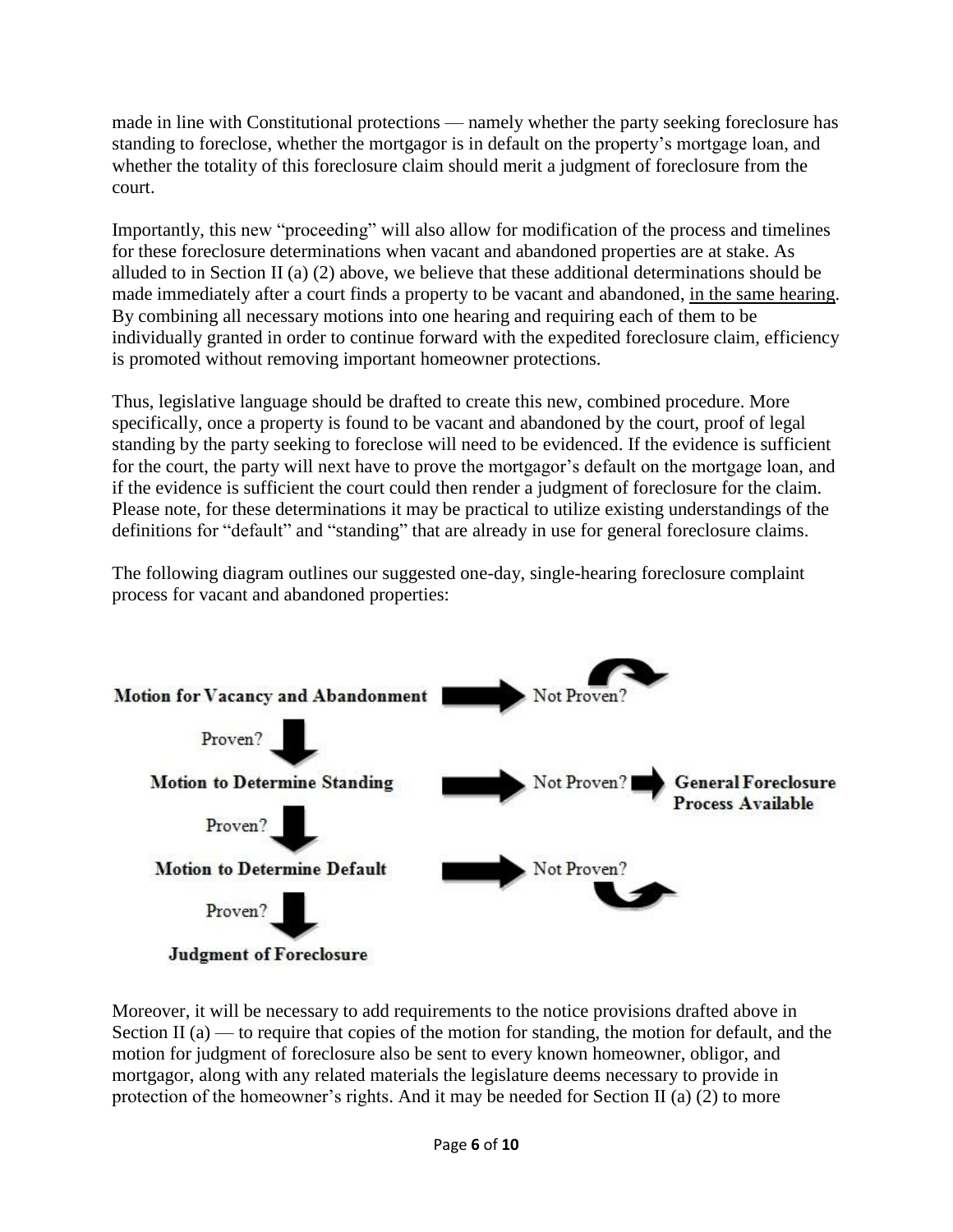adequately require educating the homeowner on the fact that the property may be foreclosed upon in the same hearing as the vacancy and abandonment motion.

#### **A Judgment of Foreclosure for a Vacant and Abandoned Property Should Trigger an Expedited Sale and Limited Window for Redemption:**

If the court renders a judgment of foreclosure under this "special statutory proceeding," a public sale of the vacant and abandoned property should take place within a reasonable, expedited timeframe — we recommend 40 days following judgment, at most. Judicial foreclosure systems often have lengthy timeframes between foreclosure judgments and property sales which favor homeowners, but with a vacant and abandoned property these considerations are less relevant. In fact, the passage of time only creates more harm to the community and limits new homeownership opportunities. The same reasoning applies to the availability of a redemption period, where a homeowner could pay off or bring their mortgage loan current and avoid completion of the foreclosure. A limited period may be made available as a final safeguard, but we recommend no more than a 14 day period, given the property's vacant and abandoned status.

Finally, any legislation drafted should also consider a direct transfer of the property to the foreclosing first mortgage party if there is no equity in the mortgage property available to satisfy the interests of subordinate creditors, and this transfer should extinguish all subordinate interests. This approach will save on state costs associated with a public sale, should this be relevant.

# **PRINCIPLE THREE**

#### **Once a property is considered vacant and abandoned in a non-judicial foreclosure jurisdiction, a practical "rebuttable presumption" should be available for the moving party to evidence, so they may confidently expedite the foreclosure process**

As in a judicial foreclosure jurisdiction, there should be an opportunity for properties that are vacant and abandoned to undergo an expedited foreclosure in a non-judicial jurisdiction. However, asserting this action under a non-judicial system will generally be more challenging, given that a binding court order is only sought in judicial foreclosure systems. To elaborate, a key component of mortgages in non-judicial jurisdictions is that the homeowner signs a deed of trust when they take on a mortgage loan, giving a third party trustee the right to sell the property without involvement of the courts in the event they do not make their payments. In other words, there must be a robust "rebuttable presumption" with clear evidentiary requirements that demonstrates a property is vacant and abandoned, in order to create an environment where mortgage lenders/servicing parties would be confident conducting, in good faith, an expedited foreclosure in accordance with the law. Moreover, when this "rebuttable presumption" is approved by a designated government official, it should trigger expedited foreclosure timelines and remove enough requirements that make acting on it worthwhile for the party seeking foreclosure.

In light of these concerns, the suggested model language below encourages mortgage lenders/servicing parties to secure the same strong evidence to determine vacancy and abandonment that is suggested under Principle One. Moreover, other consumer-focused safeguards exist, as the model would require the property's mortgage loan to be in default, and it would prohibit an expedited non-judicial foreclosure from taking place if any objection is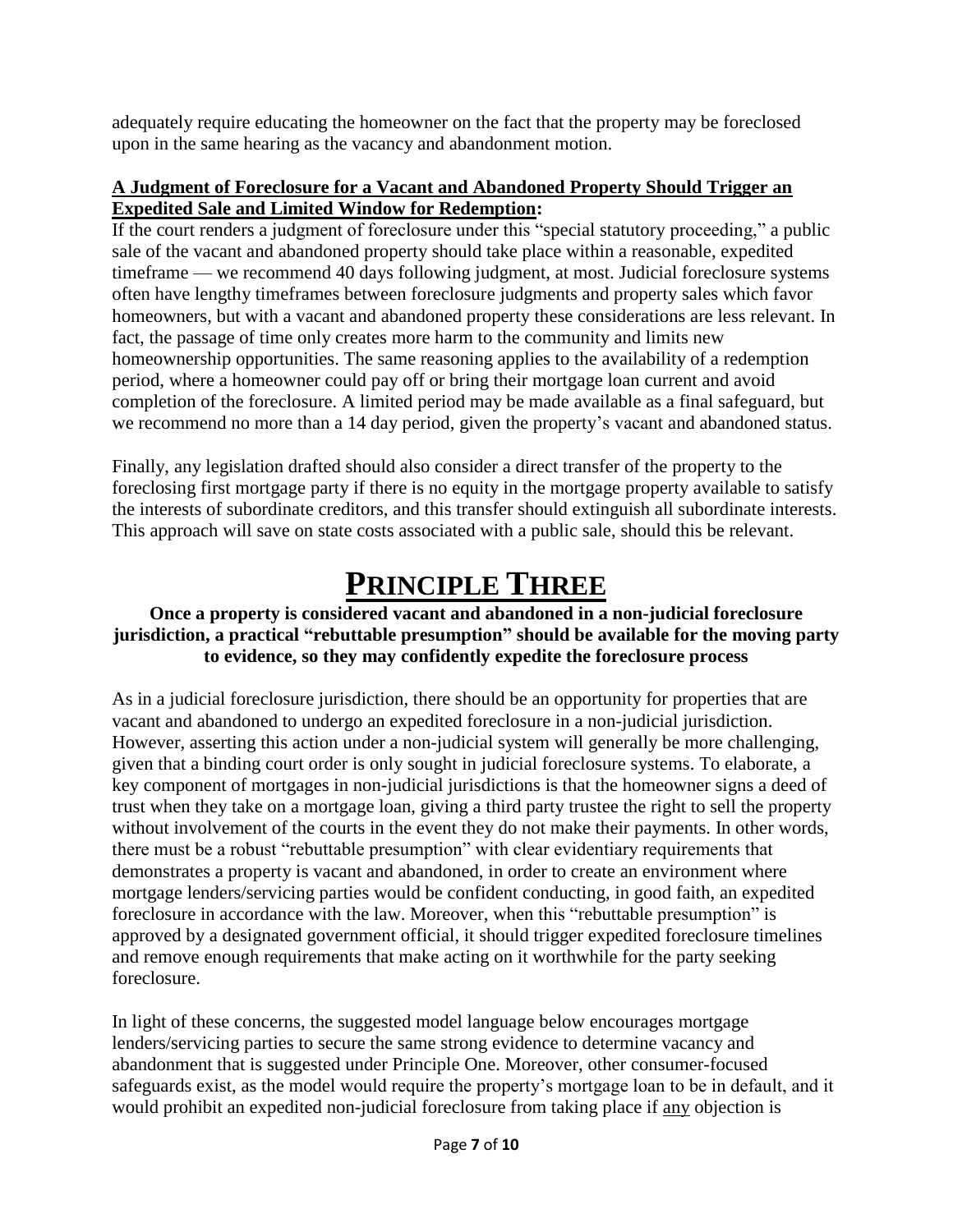received from the homeowner when provided notice, to guarantee that controversies are at an absolute minimum.

Again, the following language is suggested as a starting point for a legislative draft; it may not be practical to incorporate it into statute verbatim:

- **III. (a)** A residential first mortgage loan secured by residential property containing four or fewer dwelling units may be considered vacant and abandoned if:
	- **(1)** The requirements of Section I (a) and (b) are demonstrated by photo graphic or other documentary evidence; and
	- **(2)** The residential property's first mortgage loan is in default, pursuant to [insert applicable state law].
	- **(b)** A party seeking to foreclose on a residential property considered vacant and abandoned under Section III (a) shall promptly send to the last known address of each known homeowner, obligor, mortgagor, the residential property's third party trustee, and [insert applicable government official] a notice that contains the following:
		- **(1)** A copy of all documents in support of a residential property's vacant and abandoned status, pursuant to Section I and demonstrated by photographic or other documentary evidence;
		- **(2)** Evidence that the residential property's first mortgage loan is in default, pursuant to [insert applicable state law];
		- **(3)** A description of the consequences that may follow from a vacant and abandoned determination;
		- **(4)** A statement that the homeowner, obligor, or mortgagor may contact [insert applicable government official] to obtain further information; and
		- **(5)** A statement that the homeowner, obligor, or mortgagor may contact [insert applicable government official] to object to the presumption that the residential property is vacant and abandoned, by sending in writing a notification of objection to the [insert official] within 14 calendar days from the date notice was sent under Section III (b).
	- **(c)** Upon expiration of the timeframe established under Section III (b) (5), if no objection is made by the homeowner, obligor, or mortgagor pursuant to the same Subsection, and the [insert applicable government official] has deter mined that the residential property is vacant and abandoned in accordance with the moving party's Section III (b) notice, the third party trustee shall be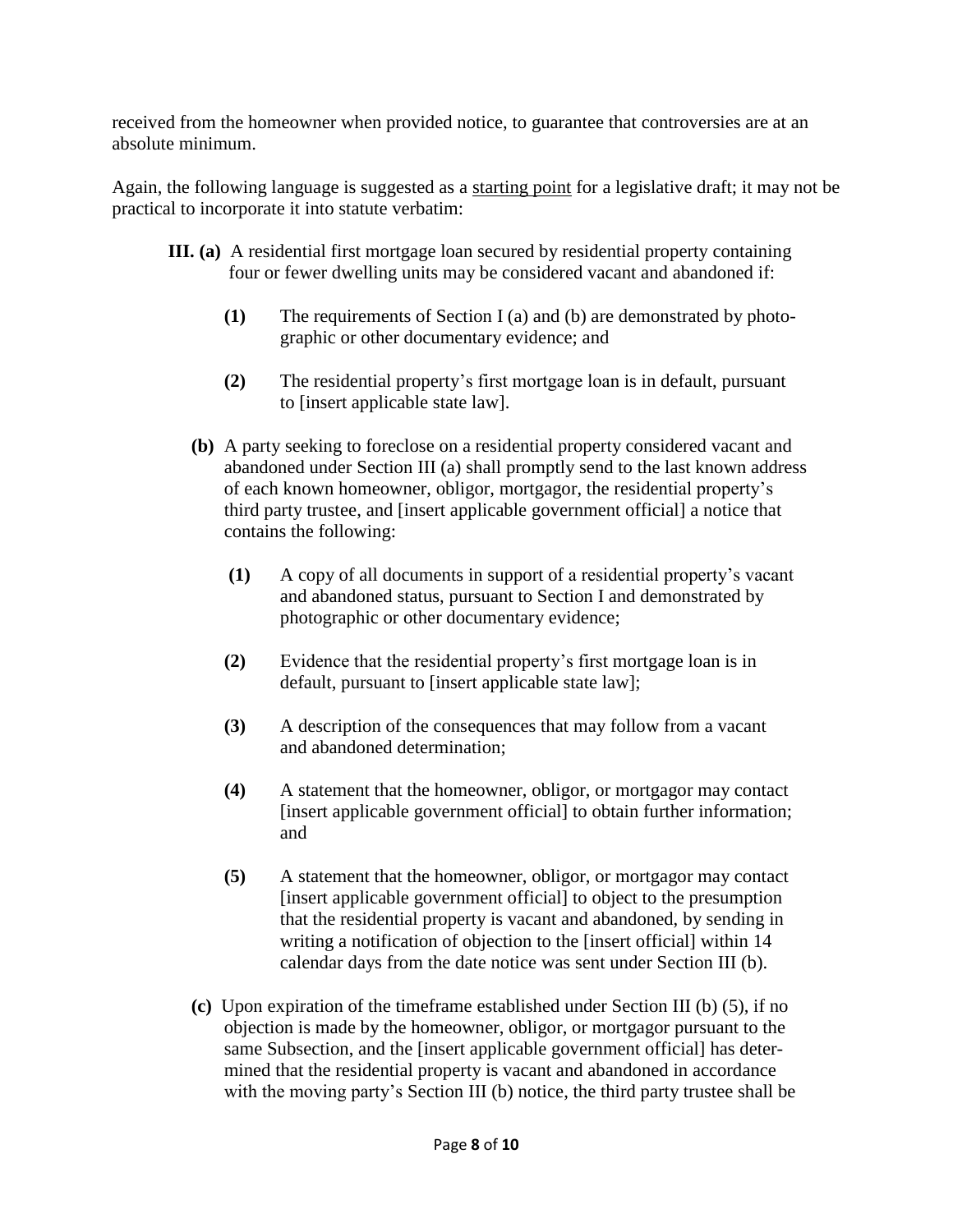instructed to promptly send a notice of sale to the [insert official], moving party, and each known homeowner, creditor, and mortgagor.

- **(d)** The residential property's third party trustee shall offer the residential property at a public sale within 10 calendar days after sending a Section III (c) notice of sale, if the homeowner, obligor, or mortgagor is unable to pay off or bring the residential property's first mortgage loan current in this timeframe; this infor mation shall be included in Section III (c)'s notice of sale.
- **(e)** No redemption period shall be available to the homeowner, obligor, or mortgagor once a sale has been conducted for the residential property, pursuant to Section III (d); nor shall a redemption period be available if the residential property does not sell at this sale.
- **(f)** If a Section III (b) (5) objection is made to the vacant and abandoned status of a residential property, the property shall not have its foreclosure process expedited; this objection shall not preclude the property from being the subject of a con current or future foreclosure action under [insert state's applicable non-judicial statute].

It is important to highlight additional ways that the language above would expedite a typical nonjudicial foreclosure, making the process a worthwhile pursuit. Foreclosure notices and the time allotted for a homeowner to respond/act can vary under non-judicial jurisdictions — from numerous weeks to a few months. Again, extended timeframes serve no homeowner benefit with homes that are vacant and abandoned, and shortening this period to 24 days collectively under Section III (b) (5) and (d) is certainly an incentive for a moving party to consider an expedited foreclosure process. Parallel logic was also used when modeling the language's lack of a redemption period after the residential property stands for a public sale, and if mediation or counseling requirements exist in the state's foreclosure process any legislation drafted should make sure to remove these procedures when vacancy and abandonment is determined.

Finally, language was included to ensure that existing or future foreclosure claims for a property are not impeded in the event that vacancy and abandonment is asserted and rebutted by the homeowner — to guarantee that consideration of the vacant/abandoned route does not lead to further backlogs.

# **PRINCIPLE FOUR**

#### **In order to ensure that the aforementioned Principles are effective, local laws or ordinances must be preempted at the state level to avoid conflict or divergence**

In many states today there exist municipal standards for real estate loans that can have a disruptive effect on any state-level laws enacted to improve the foreclosure process for vacant and abandoned properties. The following Principle would broadly prevent this conflict, while streamlining standards for both mortgage lenders/servicing parties and homeowners. More specifically, the model language below would prevent municipal authorities from enacting or enforcing local laws or ordinances that control the enforcement and servicing of real estate loans